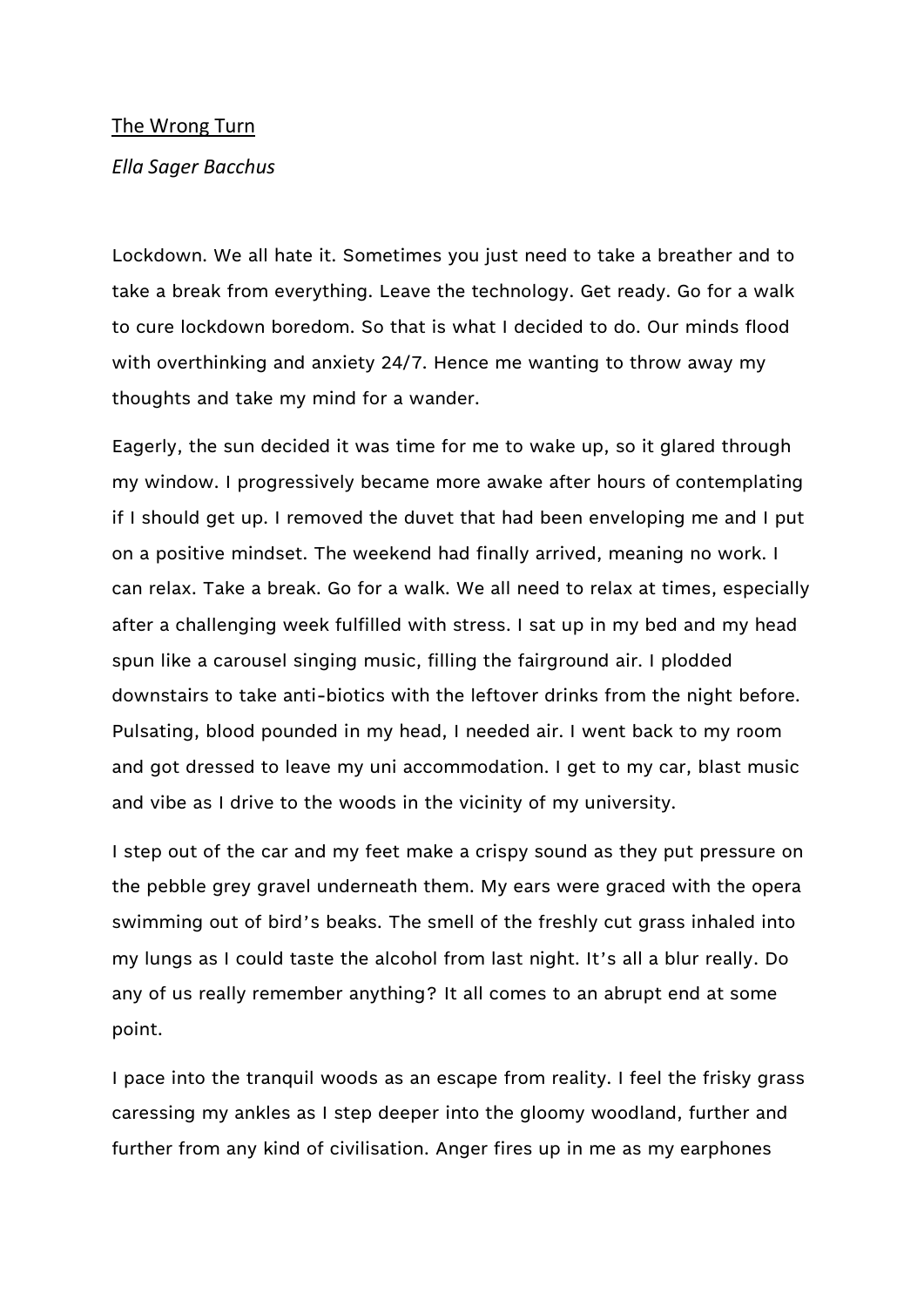keep trying to jump out of my ears. After minutes of aggravation, I decide to listen to my music aloud. The stinging wind roared through the atmosphere and unwillingly covered my rosy skin in miniscule goosebumps. The chartreuse intricately shaped leaves on the towering, mahogany tree trunks harmoniously danced through the chilling air, as they made a descent towards the azure bluebell filled ground.

Unaware, I had lost track of time and it was almost time for my next lecture, so I started making my way back to the empty carpark. I thoroughly enjoyed having some time to myself to clear my head of life's worries. My body unexpectedly began trembling from the intimidating breeze in the air. Tranquillity. All the birds have taken a break from singing. I hear no cars on the road near me. I hear nothing. Complete silence. Anxiety overcomes me slightly, but I brush it off as nothing. My surroundings are dim and unrecognisable. I have not been paying attention. I do not know where I am.

I was certain that I was retracing my steps. Evidently not. I get my phone out so I can use the maps to try and locate the way back. There is no signal. I do not know what to do. Thud. Thud. Thud. My heartrate is sprinting. My palms have gone clammy. My breathing rapidly increases. I am lost. Panic has hit me like a truck. Terrifying thoughts are racing around in my mind. I decide the best thing to do is walk in one direction as I should eventually come out somewhere.

Step after step after step. It feels like I am walking around aimlessly. The amber sun is inventively hiding below the horizon and the aura of light is dimming by the minute. The last thing I want is to be stuck in the woods, in the dark, all alone. I squint to try and see ahead of me as I can only just see what appears to be a place of inhabitancy in the distance. In faith, I nervously walk towards it, hoping there is someone I can ask for assistance. As it becomes nearer to me, I detect that it is just a shed, slowly I lose all my hope. My hand touches the hazel wood door, and it squeaks ajar. I am absolutely